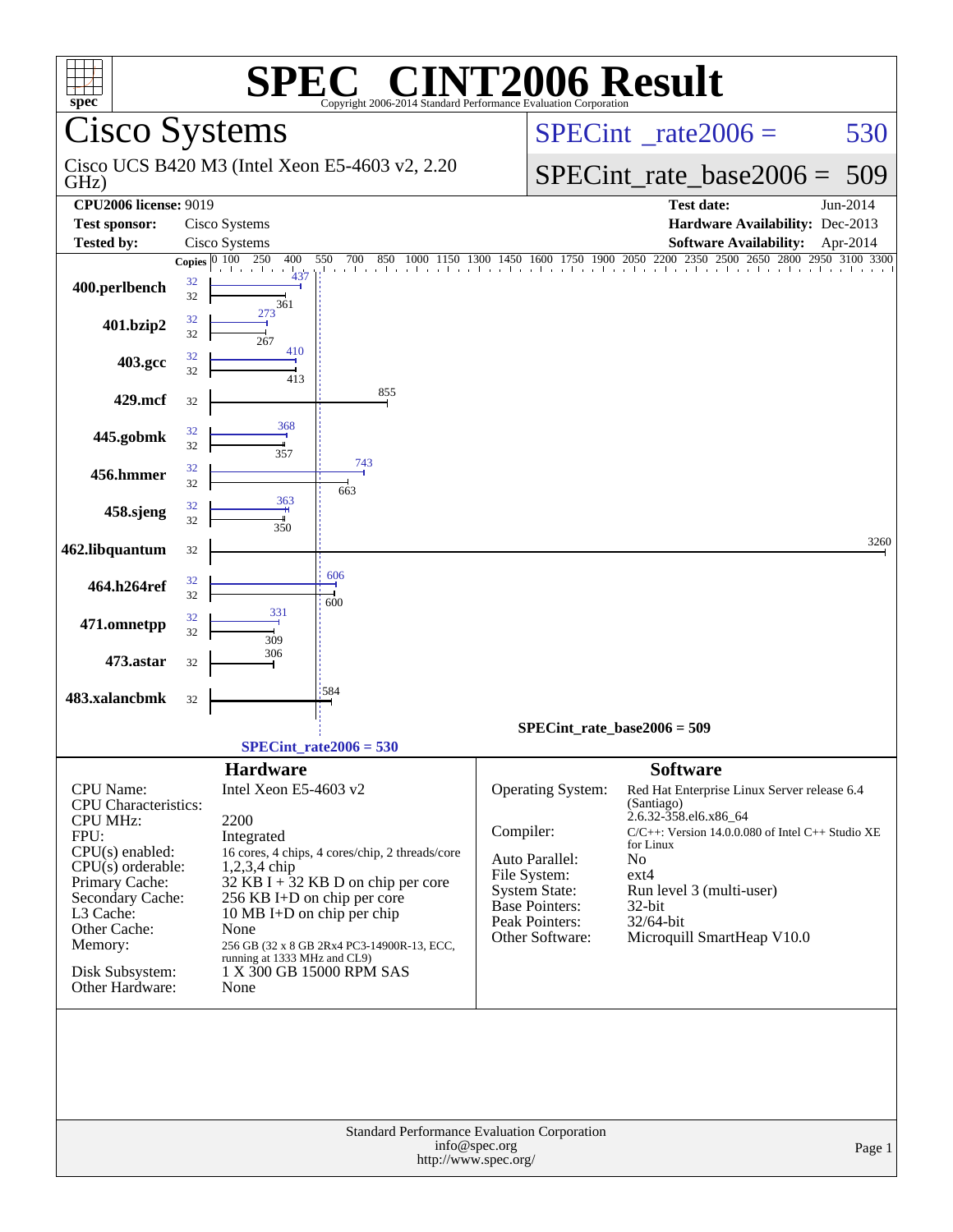

Cisco Systems

GHz) Cisco UCS B420 M3 (Intel Xeon E5-4603 v2, 2.20 SPECint rate $2006 = 530$ 

## [SPECint\\_rate\\_base2006 =](http://www.spec.org/auto/cpu2006/Docs/result-fields.html#SPECintratebase2006) 509

**[CPU2006 license:](http://www.spec.org/auto/cpu2006/Docs/result-fields.html#CPU2006license)** 9019 **[Test date:](http://www.spec.org/auto/cpu2006/Docs/result-fields.html#Testdate)** Jun-2014 **[Test sponsor:](http://www.spec.org/auto/cpu2006/Docs/result-fields.html#Testsponsor)** Cisco Systems **[Hardware Availability:](http://www.spec.org/auto/cpu2006/Docs/result-fields.html#HardwareAvailability)** Dec-2013 **[Tested by:](http://www.spec.org/auto/cpu2006/Docs/result-fields.html#Testedby)** Cisco Systems **[Software Availability:](http://www.spec.org/auto/cpu2006/Docs/result-fields.html#SoftwareAvailability)** Apr-2014

#### **[Results Table](http://www.spec.org/auto/cpu2006/Docs/result-fields.html#ResultsTable)**

|                                                                                                          | <b>Base</b>   |                |            |                |       |                |                  | <b>Peak</b>   |                |              |                |              |                |              |
|----------------------------------------------------------------------------------------------------------|---------------|----------------|------------|----------------|-------|----------------|------------------|---------------|----------------|--------------|----------------|--------------|----------------|--------------|
| <b>Benchmark</b>                                                                                         | <b>Copies</b> | <b>Seconds</b> | Ratio      | <b>Seconds</b> | Ratio | <b>Seconds</b> | Ratio            | <b>Copies</b> | <b>Seconds</b> | <b>Ratio</b> | <b>Seconds</b> | <b>Ratio</b> | <b>Seconds</b> | <b>Ratio</b> |
| 400.perlbench                                                                                            | 32            | 865            | 361        | 865            | 362   | 865            | 361              | 32            | 718            | 436          | 716            | 437          | 714            | 438          |
| 401.bzip2                                                                                                | 32            | 1158           | 267        | 1154           | 268   | 1160           | 266              | 32            | 1130           | 273          | 1129           | 274          | 1130           | 273          |
| $403.\mathrm{gcc}$                                                                                       | 32            | 623            | 413        | 623            | 414   | 626            | 412l             | 32            | 628            | 410          | 624            | 413          | 628            | 410          |
| $429$ .mcf                                                                                               | 32            | 341            | 855        | 341            | 855   | 341            | 856              | 32            | 341            | 855          | 341            | 855          | 341            | 856          |
| $445$ .gobmk                                                                                             | 32            | 935            | 359        | 952            | 353   | 940            | 357              | 32            | 911            | 368          | 912            | 368          | 911            | 369          |
| 456.hmmer                                                                                                | 32            | 449            | 665        | 450            | 663   | 450            | 663              | 32            | 403            | 740          | 401            | 744          | 402            | 743          |
| $458$ .sjeng                                                                                             | 32            | 1082           | 358        | 1107           | 350   | 1105           | <b>350</b>       | 32            | 1071           | 362          | 1065           | 363          | 1026           | 377          |
| 462.libquantum                                                                                           | 32            | 203            | 3260       | 203            | 3260  | 203            | 3260             | 32            | 203            | 3260         | 203            | 3260         | 203            | 3260         |
| 464.h264ref                                                                                              | 32            | 1181           | 600        | 1180           | 600   | 1182           | 599 <sub>l</sub> | 32            | 1166           | 608          | 1173           | 604          | 1168           | 606          |
| 471.omnetpp                                                                                              | 32            | 648            | 309        | 649            | 308   | 648            | 309              | 32            | 604            | 331          | 604            | 331          | 603            | 331          |
| $473$ . astar                                                                                            | 32            | 733            | <b>306</b> | 733            | 307   | 738            | 304              | 32            | 733            | 306          | 733            | 307          | 738            | 304          |
| 483.xalancbmk                                                                                            | 32            | 378            | 584        | 377            | 585   | 378            | 584              | 32            | 378            | 584          | 377            | 585          | 378            | 584          |
| Results appear in the order in which they were run. Bold underlined text indicates a median measurement. |               |                |            |                |       |                |                  |               |                |              |                |              |                |              |

#### **[Submit Notes](http://www.spec.org/auto/cpu2006/Docs/result-fields.html#SubmitNotes)**

 The numactl mechanism was used to bind copies to processors. The config file option 'submit' was used to generate numactl commands to bind each copy to a specific processor. For details, please see the config file.

#### **[Operating System Notes](http://www.spec.org/auto/cpu2006/Docs/result-fields.html#OperatingSystemNotes)**

Stack size set to unlimited using "ulimit -s unlimited"

#### **[Platform Notes](http://www.spec.org/auto/cpu2006/Docs/result-fields.html#PlatformNotes)**

Intel HT Technology = Enabled CPU performance set to HPC Power Technology set to Custom CPU Power State C6 set to Disabled CPU Power State C1 Enhanced set to Disabled Memory RAS configuration set to Maximum Performance DRAM Clock Throttling Set to Performance Sysinfo program /opt/cpu2006-1.2/config/sysinfo.rev6818 \$Rev: 6818 \$ \$Date:: 2012-07-17 #\$ e86d102572650a6e4d596a3cee98f191 running on rhel6.4 Fri Jun 6 17:49:30 2014

 This section contains SUT (System Under Test) info as seen by some common utilities. To remove or add to this section, see: <http://www.spec.org/cpu2006/Docs/config.html#sysinfo>

 From /proc/cpuinfo model name : Intel(R) Xeon(R) CPU E5-4603 v2 @ 2.20GHz Continued on next page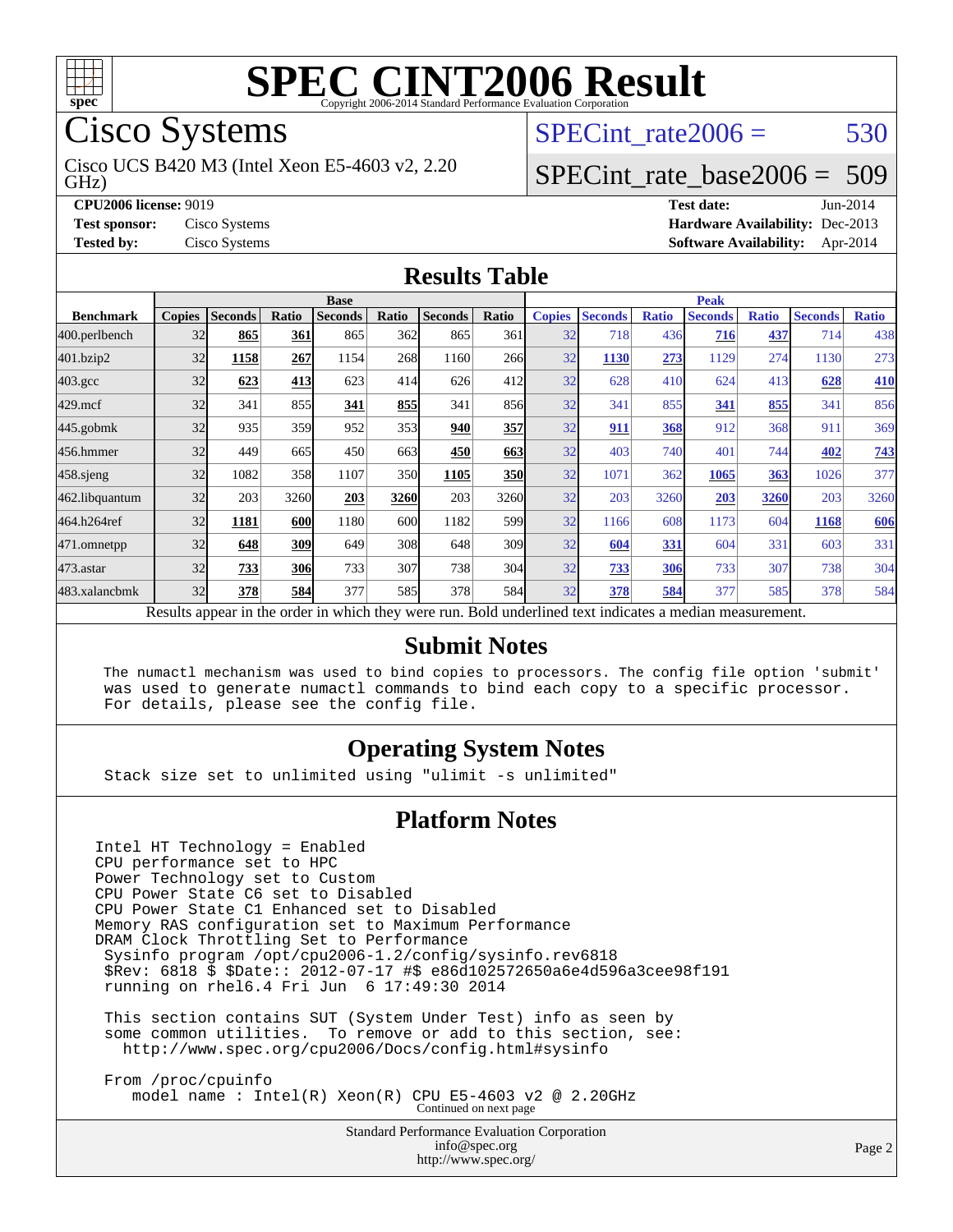

Cisco Systems

GHz) Cisco UCS B420 M3 (Intel Xeon E5-4603 v2, 2.20  $SPECint rate2006 = 530$ 

[SPECint\\_rate\\_base2006 =](http://www.spec.org/auto/cpu2006/Docs/result-fields.html#SPECintratebase2006) 509

**[CPU2006 license:](http://www.spec.org/auto/cpu2006/Docs/result-fields.html#CPU2006license)** 9019 **[Test date:](http://www.spec.org/auto/cpu2006/Docs/result-fields.html#Testdate)** Jun-2014 **[Test sponsor:](http://www.spec.org/auto/cpu2006/Docs/result-fields.html#Testsponsor)** Cisco Systems **[Hardware Availability:](http://www.spec.org/auto/cpu2006/Docs/result-fields.html#HardwareAvailability)** Dec-2013 **[Tested by:](http://www.spec.org/auto/cpu2006/Docs/result-fields.html#Testedby)** Cisco Systems **[Software Availability:](http://www.spec.org/auto/cpu2006/Docs/result-fields.html#SoftwareAvailability)** Apr-2014

#### **[Platform Notes \(Continued\)](http://www.spec.org/auto/cpu2006/Docs/result-fields.html#PlatformNotes)**

 4 "physical id"s (chips) 32 "processors" cores, siblings (Caution: counting these is hw and system dependent. The following excerpts from /proc/cpuinfo might not be reliable. Use with caution.) cpu cores : 4 siblings : 8 physical 0: cores 0 1 2 3 physical 1: cores 0 1 2 3 physical 2: cores 0 1 2 3 physical 3: cores 0 1 2 3 cache size : 10240 KB From /proc/meminfo<br>MemTotal: 264501936 kB HugePages\_Total: 0<br>Hugepagesize: 2048 kB Hugepagesize: /usr/bin/lsb\_release -d Red Hat Enterprise Linux Server release 6.4 (Santiago) From /etc/\*release\* /etc/\*version\* redhat-release: Red Hat Enterprise Linux Server release 6.4 (Santiago) system-release: Red Hat Enterprise Linux Server release 6.4 (Santiago) system-release-cpe: cpe:/o:redhat:enterprise\_linux:6server:ga:server uname -a: Linux rhel6.4 2.6.32-358.el6.x86\_64 #1 SMP Tue Jan 29 11:47:41 EST 2013 x86\_64 x86\_64 x86\_64 GNU/Linux run-level 3 Jun 6 14:36 SPEC is set to: /opt/cpu2006-1.2 Filesystem Type Size Used Avail Use% Mounted on<br>
/dev/sda1 ext4 275G 12G 249G 5% / 12G 249G 5% / Additional information from dmidecode: BIOS Cisco Systems, Inc. B420M3.2.2.1.8.042120142113 04/21/2014 Memory: 32x 0xAD00 HMT31GR7EFR4C-RD 8 GB 1333 MHz 2 rank 16x NO DIMM NO DIMM (End of data from sysinfo program) **[General Notes](http://www.spec.org/auto/cpu2006/Docs/result-fields.html#GeneralNotes)**

Environment variables set by runspec before the start of the run: LD\_LIBRARY\_PATH = "/opt/cpu2006-1.2/libs/32:/opt/cpu2006-1.2/libs/64:/opt/cpu2006-1.2/sh"

 Binaries compiled on a system with 1x Core i7-860 CPU + 8GB memory using RedHat EL 6.4

Continued on next page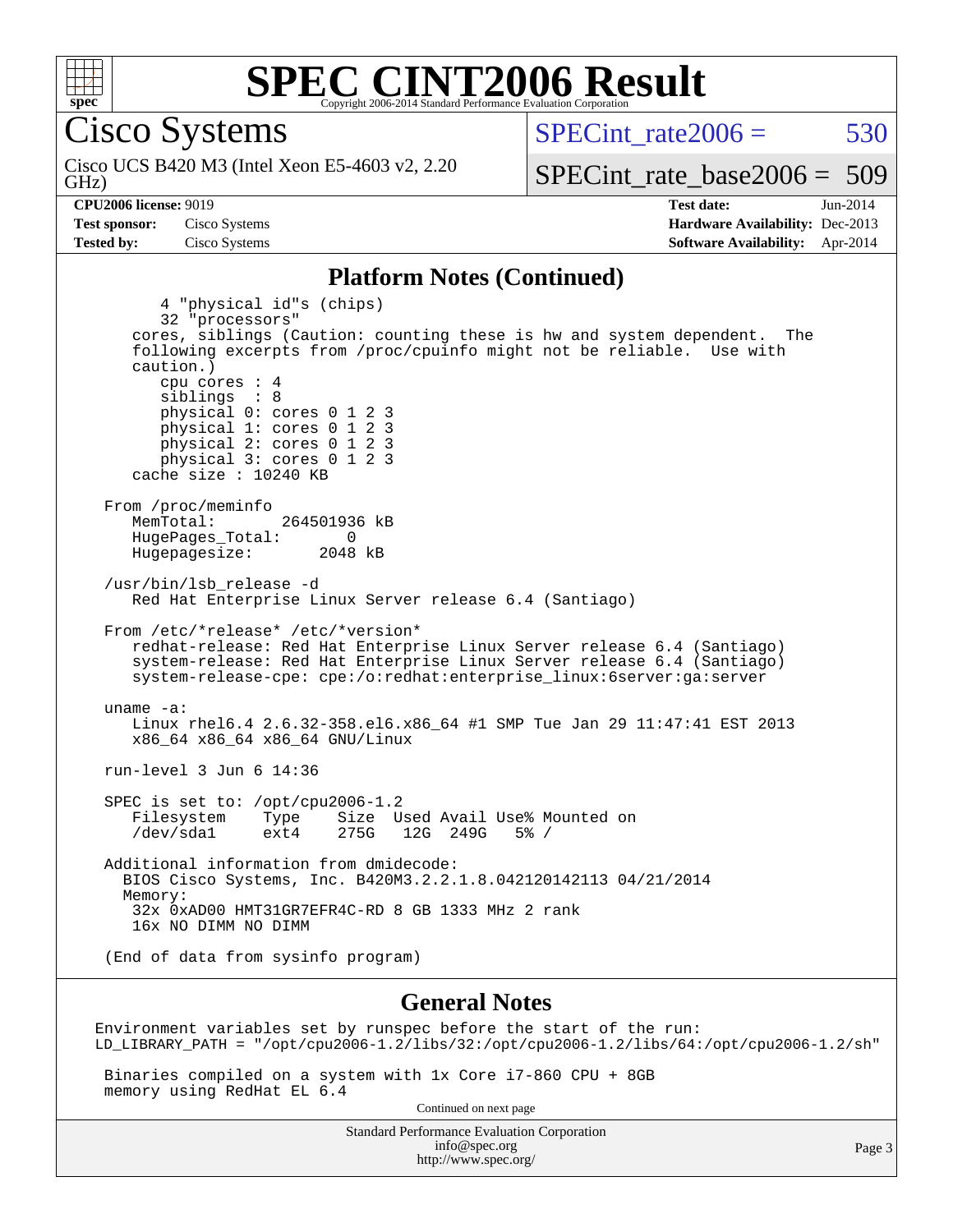

Cisco Systems

GHz) Cisco UCS B420 M3 (Intel Xeon E5-4603 v2, 2.20 SPECint rate $2006 = 530$ 

[SPECint\\_rate\\_base2006 =](http://www.spec.org/auto/cpu2006/Docs/result-fields.html#SPECintratebase2006) 509

**[CPU2006 license:](http://www.spec.org/auto/cpu2006/Docs/result-fields.html#CPU2006license)** 9019 **[Test date:](http://www.spec.org/auto/cpu2006/Docs/result-fields.html#Testdate)** Jun-2014 **[Test sponsor:](http://www.spec.org/auto/cpu2006/Docs/result-fields.html#Testsponsor)** Cisco Systems **[Hardware Availability:](http://www.spec.org/auto/cpu2006/Docs/result-fields.html#HardwareAvailability)** Dec-2013 **[Tested by:](http://www.spec.org/auto/cpu2006/Docs/result-fields.html#Testedby)** Cisco Systems **[Software Availability:](http://www.spec.org/auto/cpu2006/Docs/result-fields.html#SoftwareAvailability)** Apr-2014

#### **[General Notes \(Continued\)](http://www.spec.org/auto/cpu2006/Docs/result-fields.html#GeneralNotes)**

 Transparent Huge Pages enabled with: echo always > /sys/kernel/mm/redhat\_transparent\_hugepage/enabled Filesystem page cache cleared with: echo 1> /proc/sys/vm/drop\_caches runspec command invoked through numactl i.e.: numactl --interleave=all runspec <etc>

**[Base Compiler Invocation](http://www.spec.org/auto/cpu2006/Docs/result-fields.html#BaseCompilerInvocation)**

[C benchmarks](http://www.spec.org/auto/cpu2006/Docs/result-fields.html#Cbenchmarks): [icc -m32](http://www.spec.org/cpu2006/results/res2014q3/cpu2006-20140610-29853.flags.html#user_CCbase_intel_icc_5ff4a39e364c98233615fdd38438c6f2)

[C++ benchmarks:](http://www.spec.org/auto/cpu2006/Docs/result-fields.html#CXXbenchmarks) [icpc -m32](http://www.spec.org/cpu2006/results/res2014q3/cpu2006-20140610-29853.flags.html#user_CXXbase_intel_icpc_4e5a5ef1a53fd332b3c49e69c3330699)

### **[Base Portability Flags](http://www.spec.org/auto/cpu2006/Docs/result-fields.html#BasePortabilityFlags)**

 400.perlbench: [-DSPEC\\_CPU\\_LINUX\\_IA32](http://www.spec.org/cpu2006/results/res2014q3/cpu2006-20140610-29853.flags.html#b400.perlbench_baseCPORTABILITY_DSPEC_CPU_LINUX_IA32) 462.libquantum: [-DSPEC\\_CPU\\_LINUX](http://www.spec.org/cpu2006/results/res2014q3/cpu2006-20140610-29853.flags.html#b462.libquantum_baseCPORTABILITY_DSPEC_CPU_LINUX) 483.xalancbmk: [-DSPEC\\_CPU\\_LINUX](http://www.spec.org/cpu2006/results/res2014q3/cpu2006-20140610-29853.flags.html#b483.xalancbmk_baseCXXPORTABILITY_DSPEC_CPU_LINUX)

### **[Base Optimization Flags](http://www.spec.org/auto/cpu2006/Docs/result-fields.html#BaseOptimizationFlags)**

[C benchmarks](http://www.spec.org/auto/cpu2006/Docs/result-fields.html#Cbenchmarks):

[-xSSE4.2](http://www.spec.org/cpu2006/results/res2014q3/cpu2006-20140610-29853.flags.html#user_CCbase_f-xSSE42_f91528193cf0b216347adb8b939d4107) [-ipo](http://www.spec.org/cpu2006/results/res2014q3/cpu2006-20140610-29853.flags.html#user_CCbase_f-ipo) [-O3](http://www.spec.org/cpu2006/results/res2014q3/cpu2006-20140610-29853.flags.html#user_CCbase_f-O3) [-no-prec-div](http://www.spec.org/cpu2006/results/res2014q3/cpu2006-20140610-29853.flags.html#user_CCbase_f-no-prec-div) [-opt-prefetch](http://www.spec.org/cpu2006/results/res2014q3/cpu2006-20140610-29853.flags.html#user_CCbase_f-opt-prefetch) [-opt-mem-layout-trans=3](http://www.spec.org/cpu2006/results/res2014q3/cpu2006-20140610-29853.flags.html#user_CCbase_f-opt-mem-layout-trans_a7b82ad4bd7abf52556d4961a2ae94d5)

[C++ benchmarks:](http://www.spec.org/auto/cpu2006/Docs/result-fields.html#CXXbenchmarks)

[-xSSE4.2](http://www.spec.org/cpu2006/results/res2014q3/cpu2006-20140610-29853.flags.html#user_CXXbase_f-xSSE42_f91528193cf0b216347adb8b939d4107) [-ipo](http://www.spec.org/cpu2006/results/res2014q3/cpu2006-20140610-29853.flags.html#user_CXXbase_f-ipo) [-O3](http://www.spec.org/cpu2006/results/res2014q3/cpu2006-20140610-29853.flags.html#user_CXXbase_f-O3) [-no-prec-div](http://www.spec.org/cpu2006/results/res2014q3/cpu2006-20140610-29853.flags.html#user_CXXbase_f-no-prec-div) [-opt-prefetch](http://www.spec.org/cpu2006/results/res2014q3/cpu2006-20140610-29853.flags.html#user_CXXbase_f-opt-prefetch) [-opt-mem-layout-trans=3](http://www.spec.org/cpu2006/results/res2014q3/cpu2006-20140610-29853.flags.html#user_CXXbase_f-opt-mem-layout-trans_a7b82ad4bd7abf52556d4961a2ae94d5) [-Wl,-z,muldefs](http://www.spec.org/cpu2006/results/res2014q3/cpu2006-20140610-29853.flags.html#user_CXXbase_link_force_multiple1_74079c344b956b9658436fd1b6dd3a8a) [-L/sh -lsmartheap](http://www.spec.org/cpu2006/results/res2014q3/cpu2006-20140610-29853.flags.html#user_CXXbase_SmartHeap_32f6c82aa1ed9c52345d30cf6e4a0499)

#### **[Base Other Flags](http://www.spec.org/auto/cpu2006/Docs/result-fields.html#BaseOtherFlags)**

[C benchmarks](http://www.spec.org/auto/cpu2006/Docs/result-fields.html#Cbenchmarks):

403.gcc: [-Dalloca=\\_alloca](http://www.spec.org/cpu2006/results/res2014q3/cpu2006-20140610-29853.flags.html#b403.gcc_baseEXTRA_CFLAGS_Dalloca_be3056838c12de2578596ca5467af7f3)

### **[Peak Compiler Invocation](http://www.spec.org/auto/cpu2006/Docs/result-fields.html#PeakCompilerInvocation)**

[C benchmarks \(except as noted below\)](http://www.spec.org/auto/cpu2006/Docs/result-fields.html#Cbenchmarksexceptasnotedbelow): [icc -m32](http://www.spec.org/cpu2006/results/res2014q3/cpu2006-20140610-29853.flags.html#user_CCpeak_intel_icc_5ff4a39e364c98233615fdd38438c6f2)

Continued on next page

Standard Performance Evaluation Corporation [info@spec.org](mailto:info@spec.org) <http://www.spec.org/>

Page 4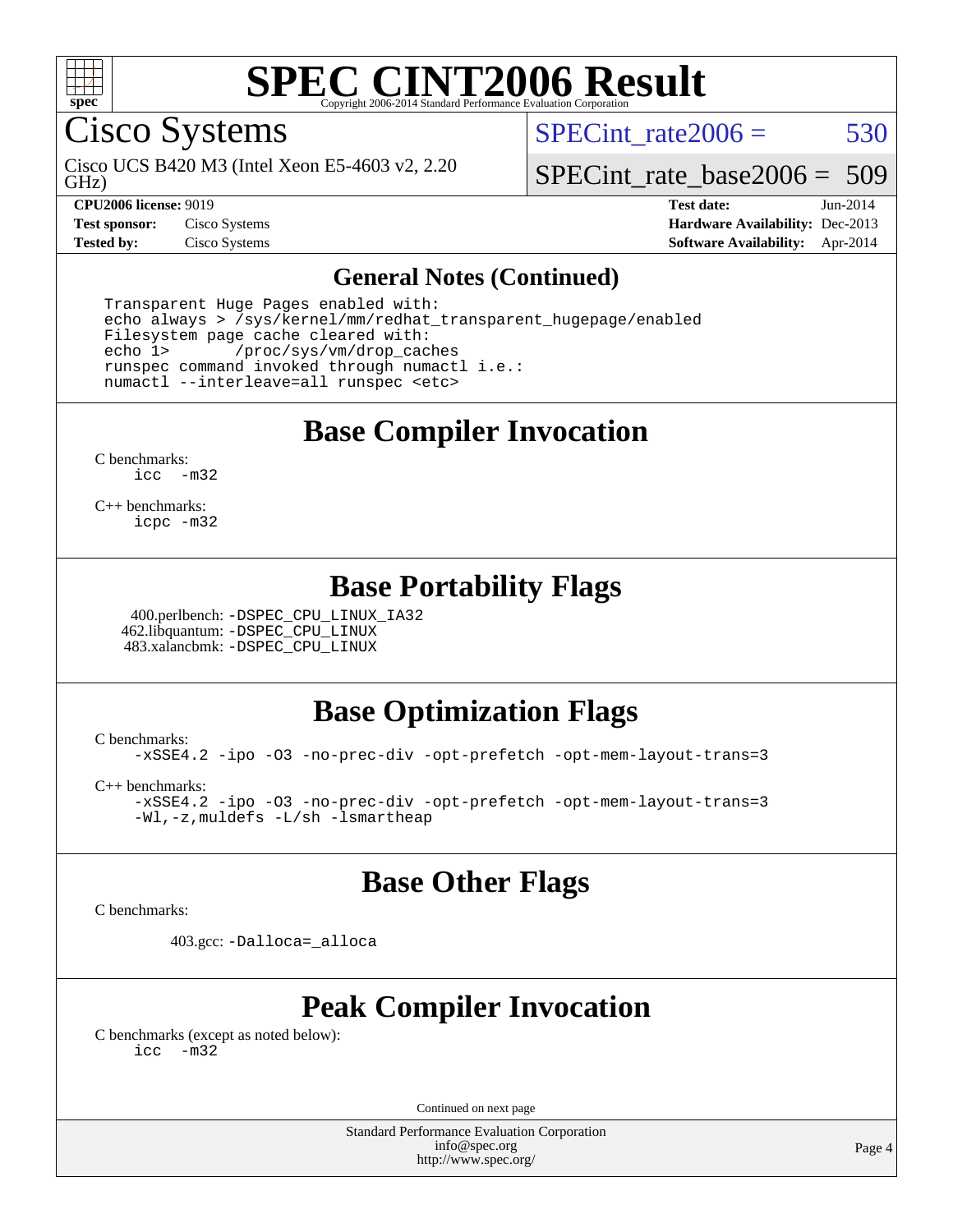

Cisco Systems

GHz) Cisco UCS B420 M3 (Intel Xeon E5-4603 v2, 2.20 SPECint rate $2006 = 530$ 

SPECint rate base2006 =  $509$ 

**[CPU2006 license:](http://www.spec.org/auto/cpu2006/Docs/result-fields.html#CPU2006license)** 9019 **[Test date:](http://www.spec.org/auto/cpu2006/Docs/result-fields.html#Testdate)** Jun-2014 **[Test sponsor:](http://www.spec.org/auto/cpu2006/Docs/result-fields.html#Testsponsor)** Cisco Systems **[Hardware Availability:](http://www.spec.org/auto/cpu2006/Docs/result-fields.html#HardwareAvailability)** Dec-2013 **[Tested by:](http://www.spec.org/auto/cpu2006/Docs/result-fields.html#Testedby)** Cisco Systems **[Software Availability:](http://www.spec.org/auto/cpu2006/Docs/result-fields.html#SoftwareAvailability)** Apr-2014

## **[Peak Compiler Invocation \(Continued\)](http://www.spec.org/auto/cpu2006/Docs/result-fields.html#PeakCompilerInvocation)**

400.perlbench: [icc -m64](http://www.spec.org/cpu2006/results/res2014q3/cpu2006-20140610-29853.flags.html#user_peakCCLD400_perlbench_intel_icc_64bit_bda6cc9af1fdbb0edc3795bac97ada53)

401.bzip2: [icc -m64](http://www.spec.org/cpu2006/results/res2014q3/cpu2006-20140610-29853.flags.html#user_peakCCLD401_bzip2_intel_icc_64bit_bda6cc9af1fdbb0edc3795bac97ada53)

456.hmmer: [icc -m64](http://www.spec.org/cpu2006/results/res2014q3/cpu2006-20140610-29853.flags.html#user_peakCCLD456_hmmer_intel_icc_64bit_bda6cc9af1fdbb0edc3795bac97ada53)

458.sjeng: [icc -m64](http://www.spec.org/cpu2006/results/res2014q3/cpu2006-20140610-29853.flags.html#user_peakCCLD458_sjeng_intel_icc_64bit_bda6cc9af1fdbb0edc3795bac97ada53)

[C++ benchmarks:](http://www.spec.org/auto/cpu2006/Docs/result-fields.html#CXXbenchmarks) [icpc -m32](http://www.spec.org/cpu2006/results/res2014q3/cpu2006-20140610-29853.flags.html#user_CXXpeak_intel_icpc_4e5a5ef1a53fd332b3c49e69c3330699)

#### **[Peak Portability Flags](http://www.spec.org/auto/cpu2006/Docs/result-fields.html#PeakPortabilityFlags)**

 400.perlbench: [-DSPEC\\_CPU\\_LP64](http://www.spec.org/cpu2006/results/res2014q3/cpu2006-20140610-29853.flags.html#b400.perlbench_peakCPORTABILITY_DSPEC_CPU_LP64) [-DSPEC\\_CPU\\_LINUX\\_X64](http://www.spec.org/cpu2006/results/res2014q3/cpu2006-20140610-29853.flags.html#b400.perlbench_peakCPORTABILITY_DSPEC_CPU_LINUX_X64) 401.bzip2: [-DSPEC\\_CPU\\_LP64](http://www.spec.org/cpu2006/results/res2014q3/cpu2006-20140610-29853.flags.html#suite_peakCPORTABILITY401_bzip2_DSPEC_CPU_LP64) 456.hmmer: [-DSPEC\\_CPU\\_LP64](http://www.spec.org/cpu2006/results/res2014q3/cpu2006-20140610-29853.flags.html#suite_peakCPORTABILITY456_hmmer_DSPEC_CPU_LP64) 458.sjeng: [-DSPEC\\_CPU\\_LP64](http://www.spec.org/cpu2006/results/res2014q3/cpu2006-20140610-29853.flags.html#suite_peakCPORTABILITY458_sjeng_DSPEC_CPU_LP64) 462.libquantum: [-DSPEC\\_CPU\\_LINUX](http://www.spec.org/cpu2006/results/res2014q3/cpu2006-20140610-29853.flags.html#b462.libquantum_peakCPORTABILITY_DSPEC_CPU_LINUX) 483.xalancbmk: [-DSPEC\\_CPU\\_LINUX](http://www.spec.org/cpu2006/results/res2014q3/cpu2006-20140610-29853.flags.html#b483.xalancbmk_peakCXXPORTABILITY_DSPEC_CPU_LINUX)

### **[Peak Optimization Flags](http://www.spec.org/auto/cpu2006/Docs/result-fields.html#PeakOptimizationFlags)**

[C benchmarks](http://www.spec.org/auto/cpu2006/Docs/result-fields.html#Cbenchmarks):

 400.perlbench: [-xSSE4.2](http://www.spec.org/cpu2006/results/res2014q3/cpu2006-20140610-29853.flags.html#user_peakPASS2_CFLAGSPASS2_LDCFLAGS400_perlbench_f-xSSE42_f91528193cf0b216347adb8b939d4107)(pass 2) [-prof-gen](http://www.spec.org/cpu2006/results/res2014q3/cpu2006-20140610-29853.flags.html#user_peakPASS1_CFLAGSPASS1_LDCFLAGS400_perlbench_prof_gen_e43856698f6ca7b7e442dfd80e94a8fc)(pass 1) [-ipo](http://www.spec.org/cpu2006/results/res2014q3/cpu2006-20140610-29853.flags.html#user_peakPASS2_CFLAGSPASS2_LDCFLAGS400_perlbench_f-ipo)(pass 2) [-O3](http://www.spec.org/cpu2006/results/res2014q3/cpu2006-20140610-29853.flags.html#user_peakPASS2_CFLAGSPASS2_LDCFLAGS400_perlbench_f-O3)(pass 2) [-no-prec-div](http://www.spec.org/cpu2006/results/res2014q3/cpu2006-20140610-29853.flags.html#user_peakPASS2_CFLAGSPASS2_LDCFLAGS400_perlbench_f-no-prec-div)(pass 2) [-prof-use](http://www.spec.org/cpu2006/results/res2014q3/cpu2006-20140610-29853.flags.html#user_peakPASS2_CFLAGSPASS2_LDCFLAGS400_perlbench_prof_use_bccf7792157ff70d64e32fe3e1250b55)(pass 2) [-auto-ilp32](http://www.spec.org/cpu2006/results/res2014q3/cpu2006-20140610-29853.flags.html#user_peakCOPTIMIZE400_perlbench_f-auto-ilp32) 401.bzip2: [-xSSE4.2](http://www.spec.org/cpu2006/results/res2014q3/cpu2006-20140610-29853.flags.html#user_peakPASS2_CFLAGSPASS2_LDCFLAGS401_bzip2_f-xSSE42_f91528193cf0b216347adb8b939d4107)(pass 2) [-prof-gen](http://www.spec.org/cpu2006/results/res2014q3/cpu2006-20140610-29853.flags.html#user_peakPASS1_CFLAGSPASS1_LDCFLAGS401_bzip2_prof_gen_e43856698f6ca7b7e442dfd80e94a8fc)(pass 1) [-ipo](http://www.spec.org/cpu2006/results/res2014q3/cpu2006-20140610-29853.flags.html#user_peakPASS2_CFLAGSPASS2_LDCFLAGS401_bzip2_f-ipo)(pass 2) [-O3](http://www.spec.org/cpu2006/results/res2014q3/cpu2006-20140610-29853.flags.html#user_peakPASS2_CFLAGSPASS2_LDCFLAGS401_bzip2_f-O3)(pass 2) [-no-prec-div](http://www.spec.org/cpu2006/results/res2014q3/cpu2006-20140610-29853.flags.html#user_peakPASS2_CFLAGSPASS2_LDCFLAGS401_bzip2_f-no-prec-div)(pass 2) [-prof-use](http://www.spec.org/cpu2006/results/res2014q3/cpu2006-20140610-29853.flags.html#user_peakPASS2_CFLAGSPASS2_LDCFLAGS401_bzip2_prof_use_bccf7792157ff70d64e32fe3e1250b55)(pass 2) [-opt-prefetch](http://www.spec.org/cpu2006/results/res2014q3/cpu2006-20140610-29853.flags.html#user_peakCOPTIMIZE401_bzip2_f-opt-prefetch) [-auto-ilp32](http://www.spec.org/cpu2006/results/res2014q3/cpu2006-20140610-29853.flags.html#user_peakCOPTIMIZE401_bzip2_f-auto-ilp32) [-ansi-alias](http://www.spec.org/cpu2006/results/res2014q3/cpu2006-20140610-29853.flags.html#user_peakCOPTIMIZE401_bzip2_f-ansi-alias) 403.gcc: [-xSSE4.2](http://www.spec.org/cpu2006/results/res2014q3/cpu2006-20140610-29853.flags.html#user_peakCOPTIMIZE403_gcc_f-xSSE42_f91528193cf0b216347adb8b939d4107) [-ipo](http://www.spec.org/cpu2006/results/res2014q3/cpu2006-20140610-29853.flags.html#user_peakCOPTIMIZE403_gcc_f-ipo) [-O3](http://www.spec.org/cpu2006/results/res2014q3/cpu2006-20140610-29853.flags.html#user_peakCOPTIMIZE403_gcc_f-O3) [-no-prec-div](http://www.spec.org/cpu2006/results/res2014q3/cpu2006-20140610-29853.flags.html#user_peakCOPTIMIZE403_gcc_f-no-prec-div)  $429$ .mcf: basepeak = yes 445.gobmk: [-xSSE4.2](http://www.spec.org/cpu2006/results/res2014q3/cpu2006-20140610-29853.flags.html#user_peakPASS2_CFLAGSPASS2_LDCFLAGS445_gobmk_f-xSSE42_f91528193cf0b216347adb8b939d4107)(pass 2) [-prof-gen](http://www.spec.org/cpu2006/results/res2014q3/cpu2006-20140610-29853.flags.html#user_peakPASS1_CFLAGSPASS1_LDCFLAGS445_gobmk_prof_gen_e43856698f6ca7b7e442dfd80e94a8fc)(pass 1) [-prof-use](http://www.spec.org/cpu2006/results/res2014q3/cpu2006-20140610-29853.flags.html#user_peakPASS2_CFLAGSPASS2_LDCFLAGS445_gobmk_prof_use_bccf7792157ff70d64e32fe3e1250b55)(pass 2) [-ansi-alias](http://www.spec.org/cpu2006/results/res2014q3/cpu2006-20140610-29853.flags.html#user_peakCOPTIMIZE445_gobmk_f-ansi-alias) [-opt-mem-layout-trans=3](http://www.spec.org/cpu2006/results/res2014q3/cpu2006-20140610-29853.flags.html#user_peakCOPTIMIZE445_gobmk_f-opt-mem-layout-trans_a7b82ad4bd7abf52556d4961a2ae94d5) 456.hmmer: [-xSSE4.2](http://www.spec.org/cpu2006/results/res2014q3/cpu2006-20140610-29853.flags.html#user_peakCOPTIMIZE456_hmmer_f-xSSE42_f91528193cf0b216347adb8b939d4107) [-ipo](http://www.spec.org/cpu2006/results/res2014q3/cpu2006-20140610-29853.flags.html#user_peakCOPTIMIZE456_hmmer_f-ipo) [-O3](http://www.spec.org/cpu2006/results/res2014q3/cpu2006-20140610-29853.flags.html#user_peakCOPTIMIZE456_hmmer_f-O3) [-no-prec-div](http://www.spec.org/cpu2006/results/res2014q3/cpu2006-20140610-29853.flags.html#user_peakCOPTIMIZE456_hmmer_f-no-prec-div) [-unroll2](http://www.spec.org/cpu2006/results/res2014q3/cpu2006-20140610-29853.flags.html#user_peakCOPTIMIZE456_hmmer_f-unroll_784dae83bebfb236979b41d2422d7ec2) [-auto-ilp32](http://www.spec.org/cpu2006/results/res2014q3/cpu2006-20140610-29853.flags.html#user_peakCOPTIMIZE456_hmmer_f-auto-ilp32) 458.sjeng: [-xSSE4.2](http://www.spec.org/cpu2006/results/res2014q3/cpu2006-20140610-29853.flags.html#user_peakPASS2_CFLAGSPASS2_LDCFLAGS458_sjeng_f-xSSE42_f91528193cf0b216347adb8b939d4107)(pass 2) [-prof-gen](http://www.spec.org/cpu2006/results/res2014q3/cpu2006-20140610-29853.flags.html#user_peakPASS1_CFLAGSPASS1_LDCFLAGS458_sjeng_prof_gen_e43856698f6ca7b7e442dfd80e94a8fc)(pass 1) [-ipo](http://www.spec.org/cpu2006/results/res2014q3/cpu2006-20140610-29853.flags.html#user_peakPASS2_CFLAGSPASS2_LDCFLAGS458_sjeng_f-ipo)(pass 2) [-O3](http://www.spec.org/cpu2006/results/res2014q3/cpu2006-20140610-29853.flags.html#user_peakPASS2_CFLAGSPASS2_LDCFLAGS458_sjeng_f-O3)(pass 2) [-no-prec-div](http://www.spec.org/cpu2006/results/res2014q3/cpu2006-20140610-29853.flags.html#user_peakPASS2_CFLAGSPASS2_LDCFLAGS458_sjeng_f-no-prec-div)(pass 2) [-prof-use](http://www.spec.org/cpu2006/results/res2014q3/cpu2006-20140610-29853.flags.html#user_peakPASS2_CFLAGSPASS2_LDCFLAGS458_sjeng_prof_use_bccf7792157ff70d64e32fe3e1250b55)(pass 2) [-unroll4](http://www.spec.org/cpu2006/results/res2014q3/cpu2006-20140610-29853.flags.html#user_peakCOPTIMIZE458_sjeng_f-unroll_4e5e4ed65b7fd20bdcd365bec371b81f) [-auto-ilp32](http://www.spec.org/cpu2006/results/res2014q3/cpu2006-20140610-29853.flags.html#user_peakCOPTIMIZE458_sjeng_f-auto-ilp32) Continued on next page